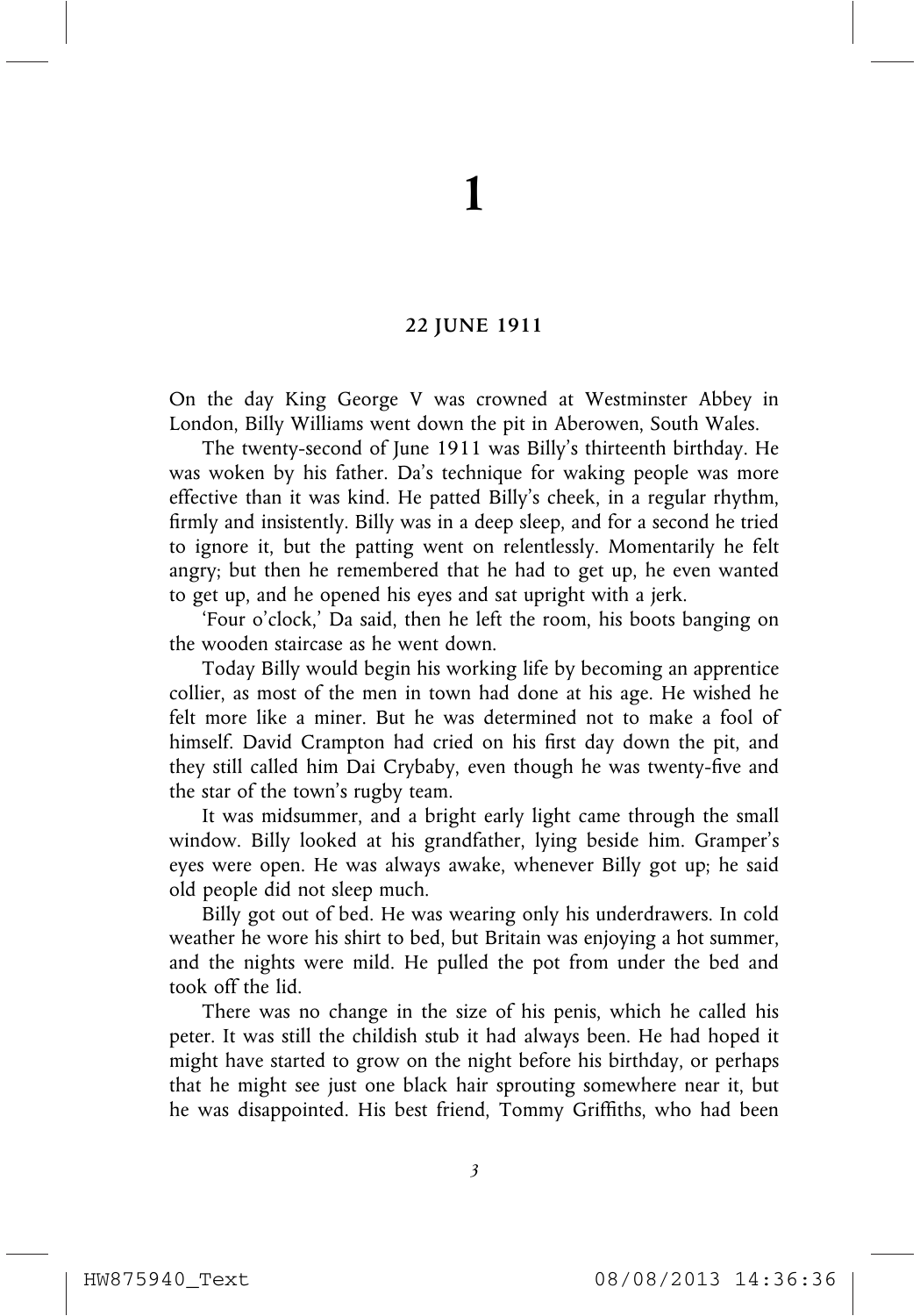born on the same day, was different: he had a cracked voice and a dark fuzz on his upper lip, and his peter was like a man's. It was humiliating.

As Billy was using the pot, he looked out of the window. All he could see was the slag heap, a slate-grey mountain of tailings, waste from the coal mine, mostly shale and sandstone. This was how the world appeared on the second day of Creation, Billy thought, before God said: 'Let the earth bring forth grass.' A gentle breeze wafted fine black dust off the slag on to the rows of houses.

Inside the room there was even less to look at. This was the back bedroom, a narrow space just big enough for the single bed, a chest of drawers, and Gramper's old trunk. On the wall was an embroidered sampler that read:

## BELIEVE ON THE LORD JESUS CHRIST AND THOU SHALT BE SAVED

There was no mirror.

One door led to the top of the stairs, the other to the front bedroom, which could be accessed only through this one. It was larger and had space for two beds. Da and Mam slept there, and Billy's sisters had too, years ago. The eldest, Ethel, had now left home, and the other three had died, one from measles, one from whooping cough, and one from diphtheria. There had been an older brother, too, who had shared Billy's bed before Gramper came. Wesley had been his name, and he had been killed underground by a runaway dram, one of the wheeled tubs that carried coal.

Billy pulled on his shirt. It was the one he had worn to school yesterday. Today was Thursday, and he changed his shirt only on Sunday. However, he did have a new pair of trousers, his first long ones, made of the thick water-repellent cotton called moleskin. They were the symbol of entry into the world of men, and he pulled them on proudly, enjoying the heavy masculine feel of the fabric. He put on a thick leather belt and the boots he had inherited from Wesley, then he went downstairs.

Most of the ground floor was taken up by the living room, fifteen feet square, with a table in the middle and a fireplace to one side, and a home-made rug on the stone floor. Da was sitting at the table reading an old copy of the *Daily Mail*, a pair of spectacles perched on the bridge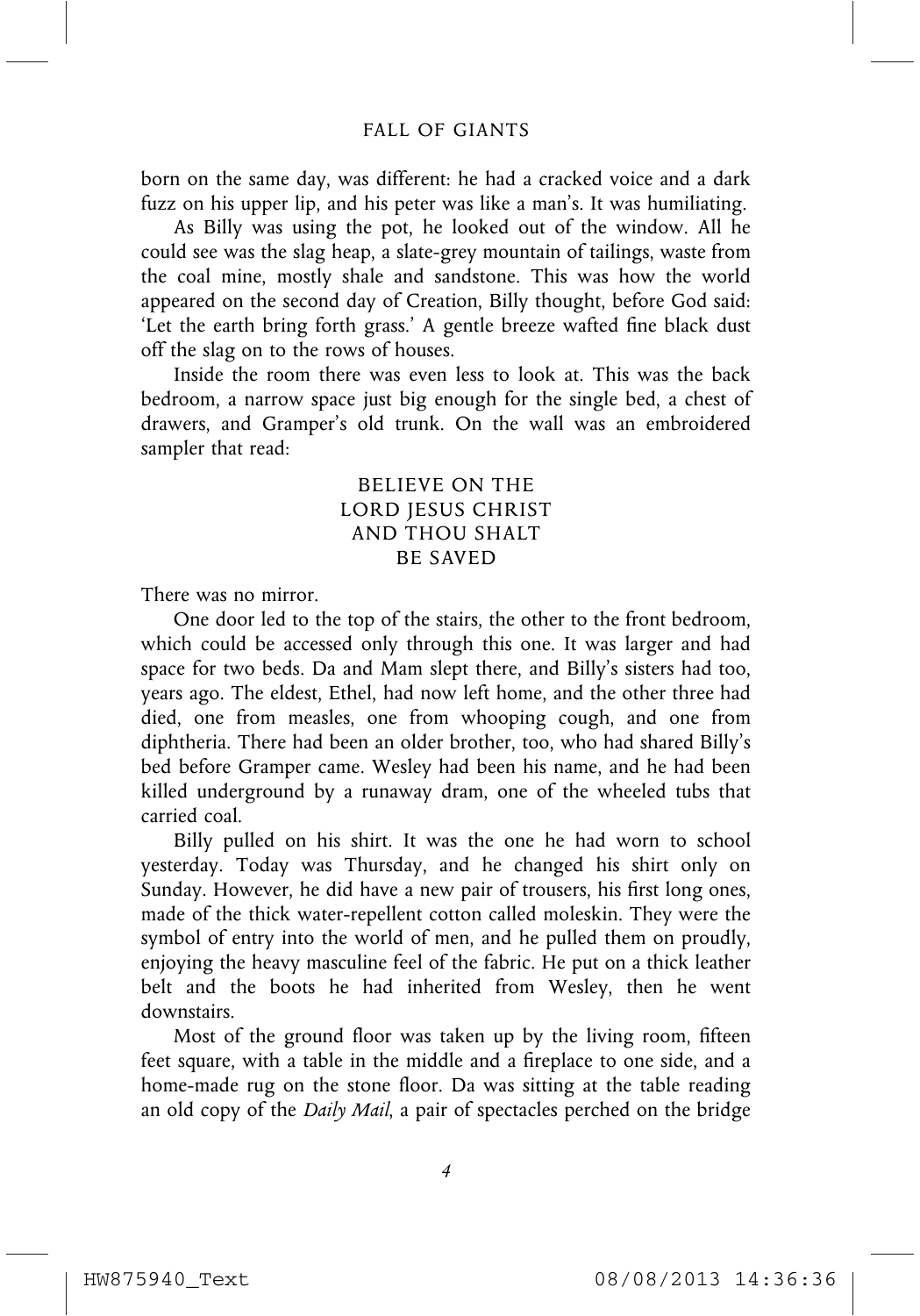of his long, sharp nose. Mam was making tea. She put down the steaming kettle, kissed Billy's forehead, and said: 'How's my little man on his birthday?'

Billy did not reply. The 'little' was wounding, because he was little, and the 'man' was just as hurtful because he was not a man. He went into the scullery at the back of the house. He dipped a tin bowl into the water barrel, washed his face and hands, and poured the water away in the shallow stone sink. The scullery had a copper with a fire grate underneath, but it was used only on bath night, which was Saturday.

They had been promised running water soon, and some of the miners' houses already had it. It seemed a miracle to Billy that people could get a cup of cold clear water just by turning the tap, and not have to carry a bucket to the standpipe out in the street. But indoor water had not yet come to Wellington Row, where the Williamses lived.

He returned to the living room and sat at the table. Mam put a big cup of milky tea in front of him, already sugared. She cut two thick slices off a loaf of home-made bread and got a slab of dripping from the pantry under the stairs. Billy put his hands together, closed his eyes, and said: 'Thank you, Lord, for this food. Amen.' Then he drank some tea and spread dripping on his bread.

Da's pale blue eyes looked over the top of the paper. 'Put salt on your bread,' he said. 'You'll sweat underground.'

Billy's father was a miners' agent, employed by the South Wales Miners' Federation, which was the strongest trade union in Britain, as he said whenever he got the chance. He was known as Dai Union. A lot of men were called Dai, pronounced 'die', short for David, or Dafydd in Welsh. Billy had learned in school that David was popular in Wales because it was the name of the country's patron saint, like Patrick was in Ireland. All the Dais were distinguished one from another not by their surnames – almost everyone in town was Jones, Williams, Evans or Morgan – but by a nickname. Real names were rarely used when there was a humorous alternative. Billy was William Williams, so they called him Billy Twice. Women were sometimes given their husband's nickname, so that Mam was Mrs Dai Union.

Gramper came down while Billy was eating his second slice. Despite the warm weather he wore a jacket and waistcoat. When he had washed his hands he sat opposite Billy. 'Don't look so nervous,' he said. 'I went down the pit when I was ten. And *my* father was carried to the pit on his father's back at the age of five, and worked from six in the morning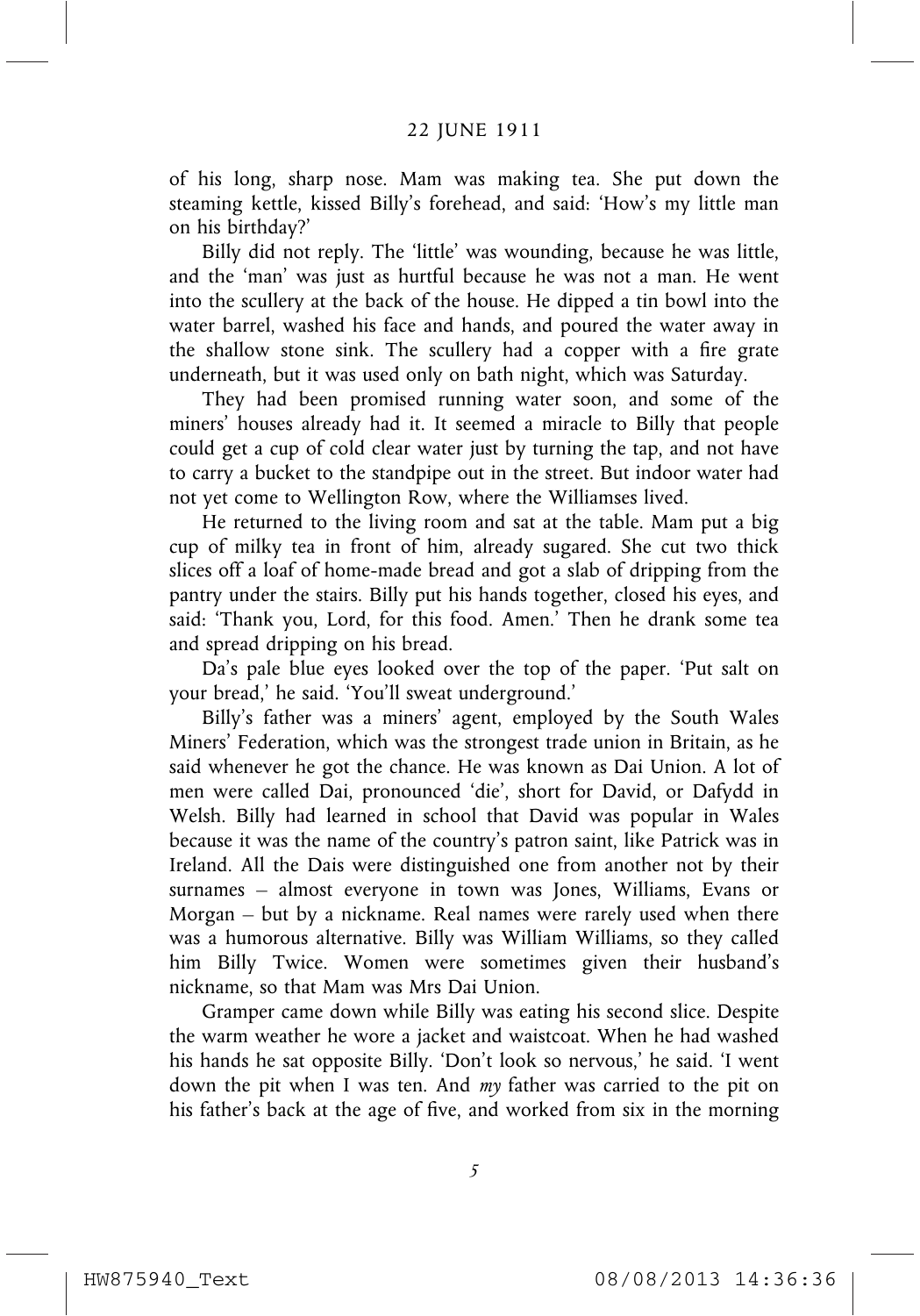until seven in the evening. He never saw daylight from October to March.'

'I'm not nervous,' Billy said. This was untrue. He was scared stiff.

However, Gramper was kindly, and he did not press the point. Billy liked Gramper. Mam treated Billy like a baby, and Da was stern and sarcastic, but Gramper was tolerant and talked to Billy as to an adult.

'Listen to this,' said Da. He never bought the *Mail*, a right-wing rag, but he sometimes brought home someone else's copy and read the paper aloud in a scornful voice, mocking the stupidity and dishonesty of the ruling class. "Lady Diana Manners has been criticized for wearing the same dress to two different balls. The younger daughter of the Duke of Rutland won 'best lady's costume' at the Savoy Ball for her off-theshoulder boned bodice with full hooped skirt, receiving a prize of two hundred and fifty guineas." ' He lowered the paper and said: 'That's at least five years' wages for you, Billy boy.' He resumed: "But she drew the frowns of the cognoscenti by wearing the same dress to Lord Winterton and F. E. Smith's party at Claridge's Hotel. One can have too much of a good thing, people said." ' He looked up from the paper. 'You'd better change that frock, Mam,' he said. 'You don't want to draw the frowns of the cognoscenti.'

Mam was not amused. She was wearing an old brown wool dress with patched elbows and stains under the armpits. 'If I had two hundred and fifty guineas, I'd look better than Lady Diana Muck,' she said, not without bitterness.

'It's true,' Gramper said. 'Cara was always the pretty one – just like her mother.' Mam's name was Cara. Gramper turned to Billy. 'Your grandmother was Italian. Her name was Maria Ferrone.' Billy knew this, but Gramper liked to retell familiar stories. 'That's where your mother gets her glossy black hair and lovely dark eyes – and your sister. Your gran was the most beautiful girl in Cardiff – and I got her!' Suddenly he looked sad. 'Those were the days,' he said quietly.

Da frowned with disapproval – such talk suggested the lusts of the flesh – but Mam was cheered by her father's compliments, and she smiled as she put his breakfast in front of him. 'Oh, aye,' she said. 'Me and my sisters were considered beauties. We'd show those dukes what a pretty girl is, if we had the money for silk and lace.'

Billy was surprised. He had never thought of his mother as beautiful or otherwise, though when she dressed for the chapel social on Saturday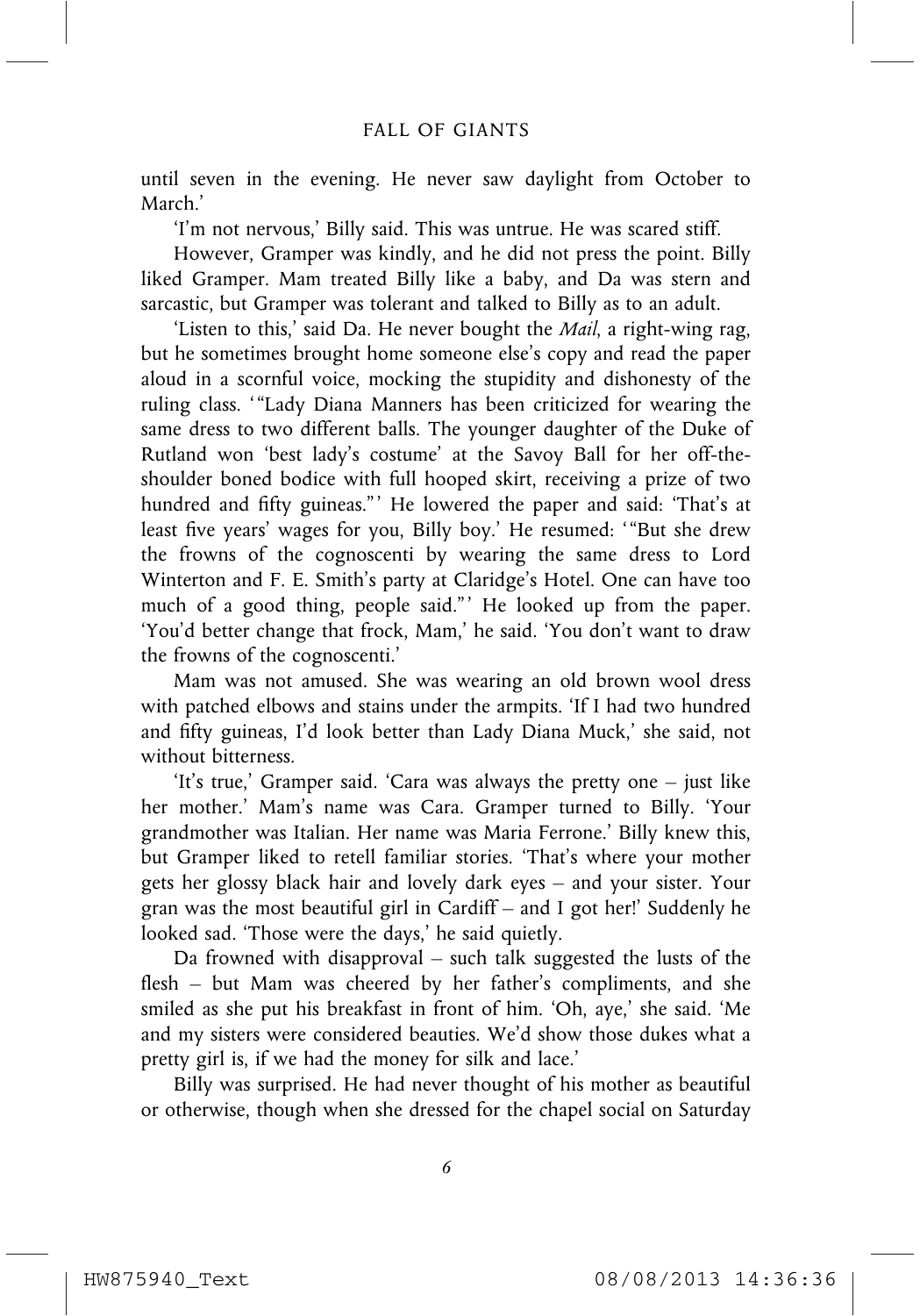evening she did look striking, especially in a hat. He supposed she might once have been a pretty girl, but it was hard to imagine.

'Mind you,' said Gramper, 'your gran's family were clever, too. My brother-in-law was a miner, but he got out of the industry and opened a café in Tenby. Now there's a life for you – sea breezes, and nothing to do all day but make coffee and count your money.'

Da read another item. "As part of the preparations for the coronation, Buckingham Palace has produced a book of instructions two hundred and twelve pages long." ' He looked over the paper. 'Mention that down the pit today, Billy. The men will be relieved to know that nothing has been left to chance.'

Billy was not very interested in royalty. What he liked was the adventure stories the *Mail* often printed about tough rugby-playing public-school men catching sneaky German spies. According to the paper, such spies infested every town in Britain, although there did not seem to be any in Aberowen, disappointingly.

Billy stood up. 'Going down the street,' he announced. He left the house by the front door. 'Going down the street' was a family euphemism: it meant going to the toilets, which stood halfway down Wellington Row. A low brick hut with a corrugated iron roof was built over a deep hole in the earth. The hut was divided into two compartments, one for men and one for women. Each compartment had a double seat, so that people went to the toilet two by two. No one knew why the builders had chosen this arrangement, but everyone made the best of it. Men looked straight ahead and said nothing, but – as Billy could often hear – women chatted companionably. The smell was suffocating, even when you experienced it every day of your life. Billy always tried to breathe as little as possible while he was inside, and came out gasping for air. The hole was shovelled out periodically by a man called Dai Muck.

When Billy returned to the house he was delighted to see his sister Ethel sitting at the table. 'Happy birthday, Billy!' she cried. 'I had to come and give you a kiss before you go down the pit.'

Ethel was eighteen, and Billy had no trouble seeing *her* as beautiful. Her mahogany-coloured hair was irrepressibly curly, and her dark eyes twinkled with mischief. Perhaps Mam had looked like this once. Ethel wore the plain black dress and white cotton cap of a housemaid, an outfit that flattered her.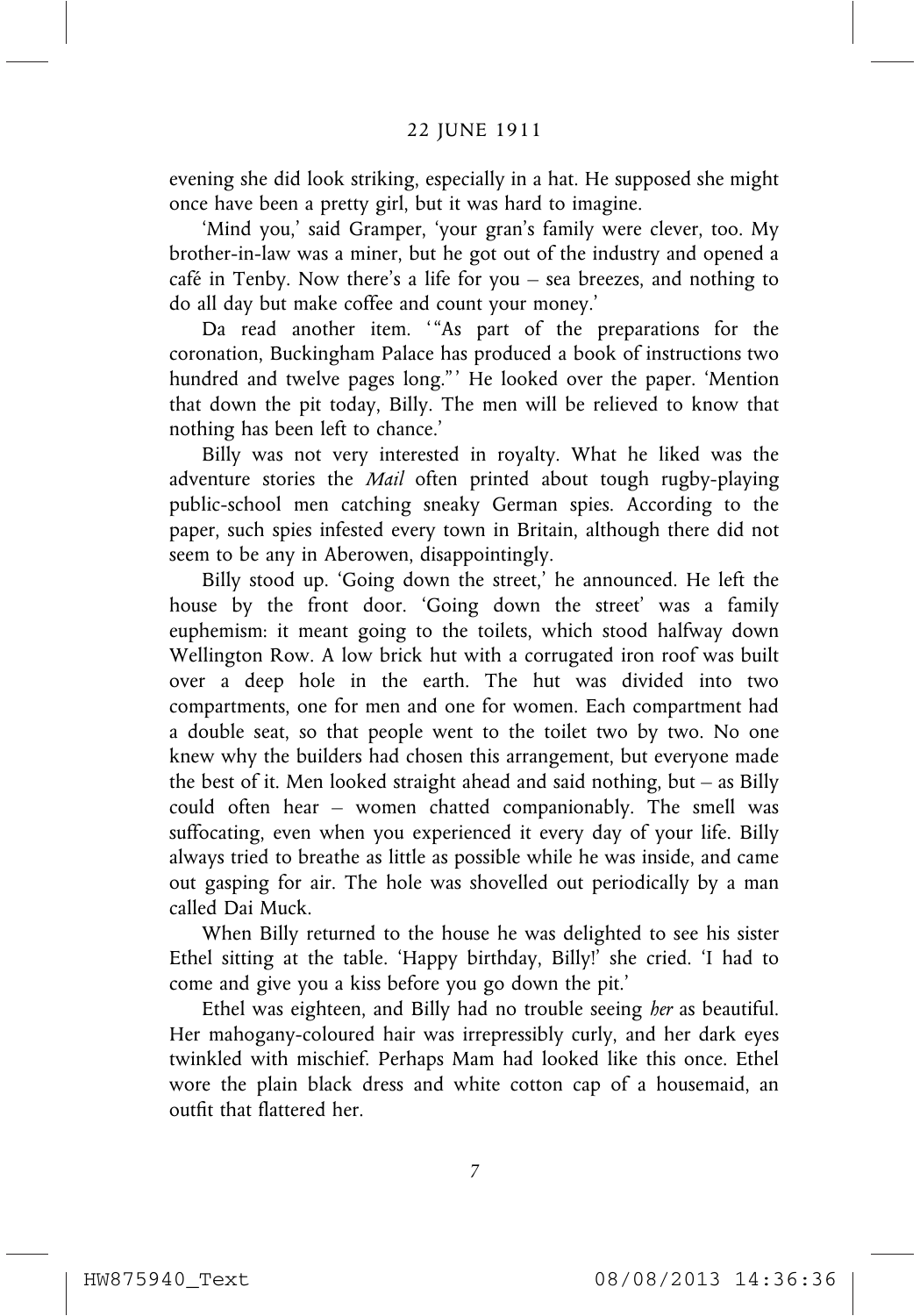Billy worshipped Ethel. As well as being pretty, she was funny and clever and brave, sometimes even standing up to Da. She told Billy about things no one else would explain, such as the monthly episode women called the Curse, and what was the crime of public indecency that had caused the Anglican vicar to leave town in such a hurry. She had been top of the class all the way through school, and her essay 'My Town or Village' had taken first prize in a contest run by the *South Wales Echo*. She had won a copy of *Cassell's Atlas of the World*.

She kissed Billy's cheek. 'I told Mrs Jevons, the housekeeper, that we were running out of boot polish and I'd better get some more from the town.' Ethel lived and worked at Tŷ Gwyn, the vast home of Earl Fitzherbert, a mile away up the mountain. She handed Billy something wrapped in a clean rag. 'I stole a piece of cake for you.'

'Oh, thanks, Eth!' said Billy. He loved cake.

Mam said: 'Shall I put it in your snap?'

'Aye, please.'

Mam got a tin box from the cupboard and put the cake inside. She cut two more slabs of bread, spread them with dripping, sprinkled salt on them, and put them in the tin. All the miners had a tin 'snap'. If they took food underground wrapped in a rag, the mice would eat it before the mid-morning break. Mam said: 'When you bring me home your wages, you can have a slice of boiled bacon in your snap.'

Billy's earnings would not be much at first but, all the same, they would make a difference to the family. He wondered how much Mam would allow him for pocket money, and whether he would ever be able to save enough for a bicycle, which he wanted more than anything else in the world.

Ethel sat at the table. Da said to her: 'How are things at the big house?'

'Nice and quiet,' she said. 'The earl and princess are in London for the coronation.' She looked at the clock on the mantelpiece. 'They'll be getting up soon – they need to be at the abbey early. *She* won't like it – she's not used to early hours – but she can't be late for the King.' The earl's wife, Bea, was a Russian princess, and very grand.

Da said: 'They'll want to get seats near the front, so that they can see the show.'

'Oh, no, you can't sit anywhere you like,' Ethel said. 'They've had six thousand mahogany chairs made special, with the names of the guests on the back in gold writing.'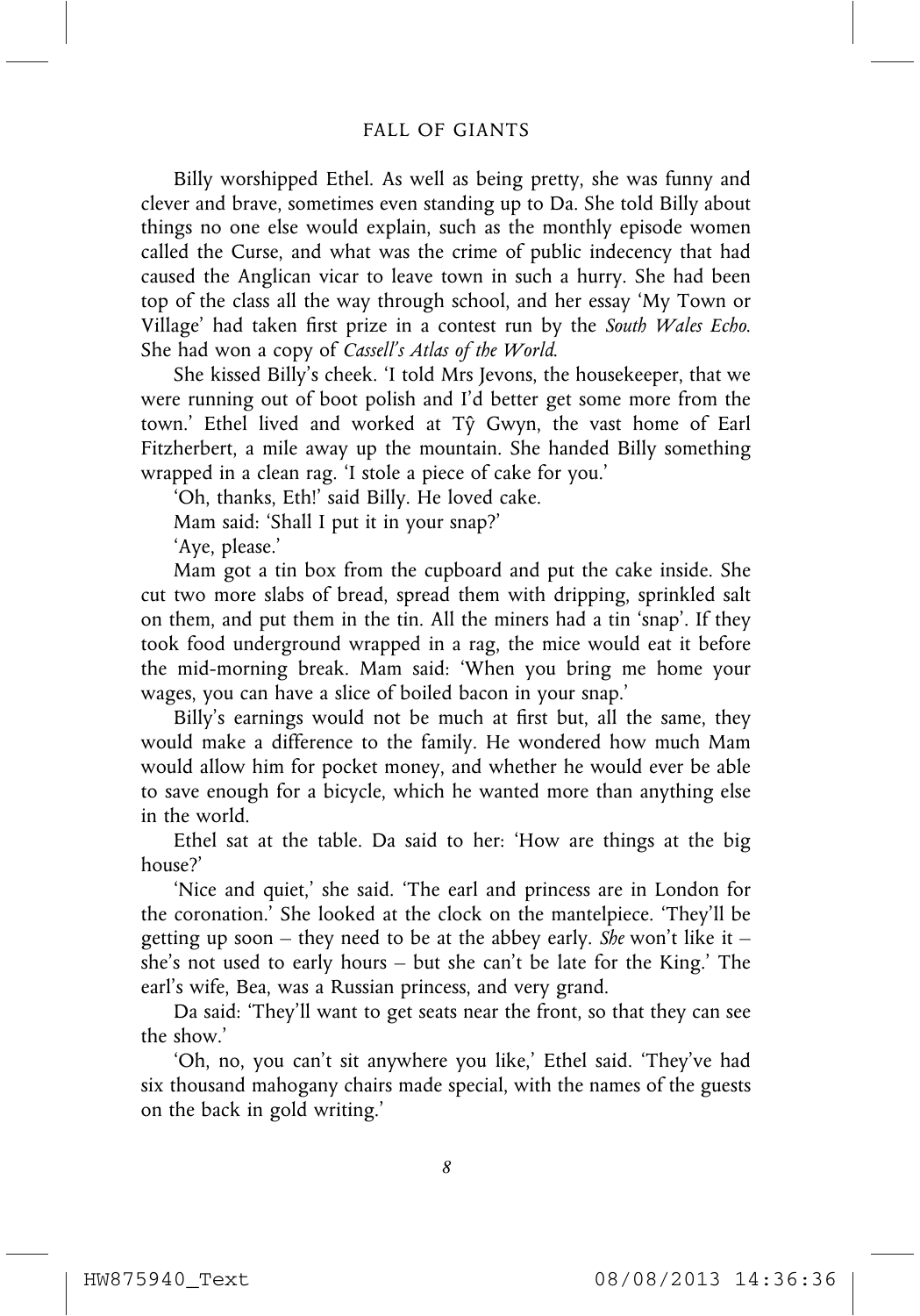Gramper said: 'Well, there's a waste! What will they do with them after?'

'I don't know. Perhaps everyone will take them home as souvenirs.'

Da said dryly: 'Tell them to send a spare one to us. There's only five of us here, and already your mam's got to stand.'

When Da was being facetious there might be real anger underneath. Ethel leapt to her feet. 'Oh, sorry, Mam, I didn't think.'

'Stay where you are, I'm too busy to sit down,' said Mam.

The clock struck five. Da said: 'Best get there early, Billy boy. Start as you mean to go on.'

Billy got to his feet reluctantly and picked up his snap.

Ethel kissed him again, and Gramper shook his hand. Da gave him two six-inch nails, rusty and a bit bent. 'Put those in your trousers' pocket.'

'What for?' said Billy.

'You'll see,' Da said with a smile.

Mam handed Billy a quart bottle with a screw top, full of cold tea with milk and sugar. She said: 'Now, Billy, remember that Jesus is always with you, even down the pit.'

'Aye, Mam.'

He could see a tear in her eye, and he turned away quickly, because it made him feel weepy too. He took his cap from the peg. 'Bye, then,' he said, as if he was only going to school; and he stepped out of the front door.

The summer had been hot and sunny so far, but today was overcast, and it even looked as if it might rain. Tommy was leaning against the wall of the house, waiting. 'Aye, aye, Billy,' he said.

'Aye, aye, Tommy.'

They walked down the street side by side.

Aberowen had once been a small market town, serving hill farmers round about, Billy had learned in school. From the top of Wellington Row you could see the old commercial centre, with the open pens of the cattle market, the wool exchange building, and the Anglican church, all on one side of the Owen River, which was little more than a stream. Now a railway line cut through the town like a wound, terminating at the pithead. The miners' houses had spread up the slopes of the valley, hundreds of grey-stone homes with roofs of darker-grey Welsh slate. They were built in long serpentine rows that followed the contours of the mountainsides, the rows crossed by shorter streets that plunged headlong to the valley bottom.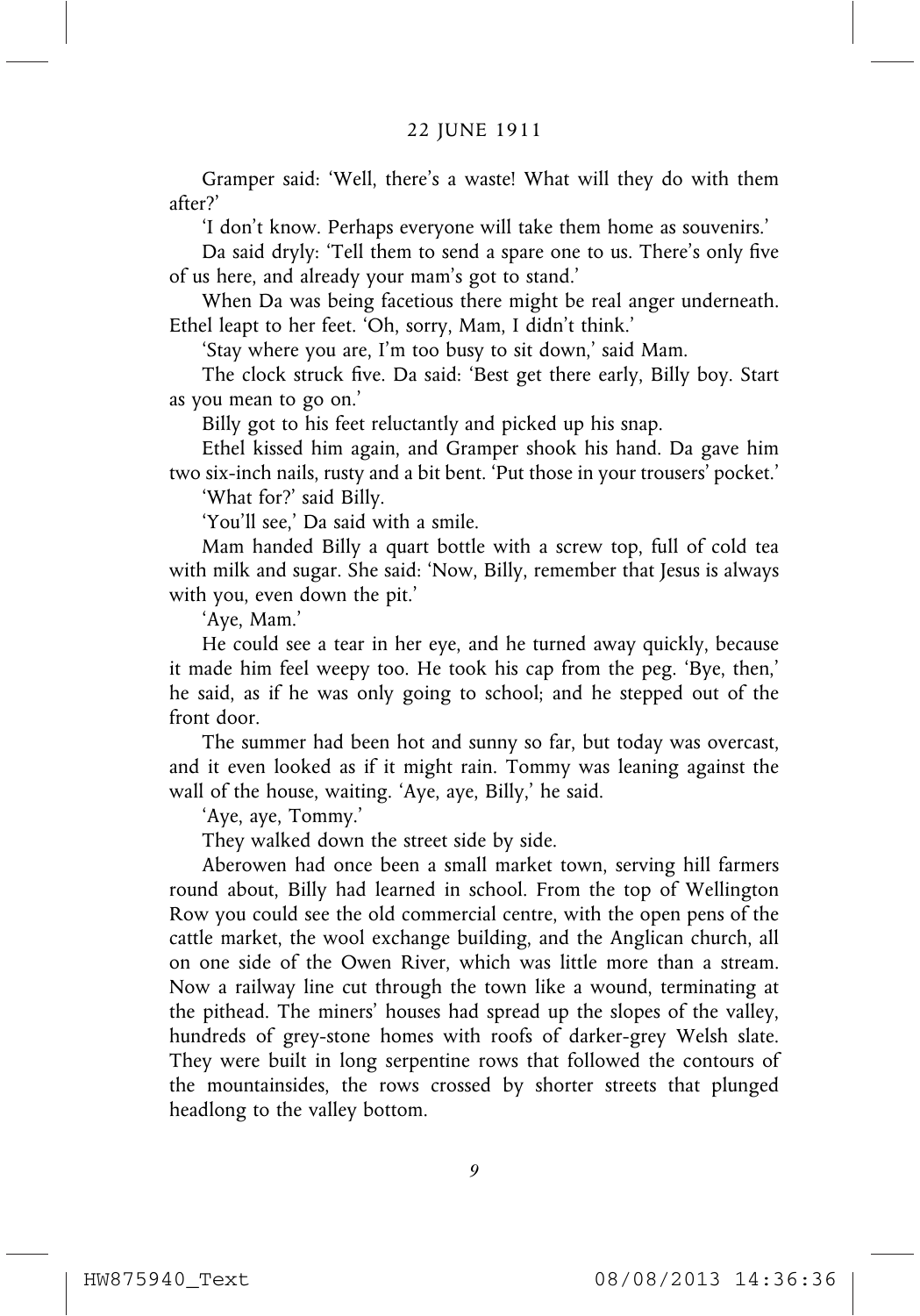'Who do you think you'll be working with?' said Tommy.

Billy shrugged. New boys were assigned to one of the colliery manager's deputies. 'No way to know.'

'I hope they put me in the stables.' Tommy liked horses. About fifty ponies lived in the mine. They pulled the drams that the colliers filled, drawing them along railway tracks. 'What sort of work do you want to do?'

Billy hoped he would not be given a task too heavy for his childish physique, but he was not willing to admit that. 'Greasing drams,' he said.

'Why?'

'It seems easy.'

They passed the school where yesterday they had been pupils. It was a Victorian building with pointed windows like a church. It had been built by the Fitzherbert family, as the headmaster never tired of reminding the pupils. The earl still appointed the teachers and decided the curriculum. On the walls were paintings of heroic military victories, and the greatness of Britain was a constant theme. In the scripture lesson with which every day began, strict Anglican doctrines were taught, even though nearly all the children were from nonconformist families. There was a school-management committee, of which Da was a member, but it had no power except to advise. Da said the earl treated the school as his personal property.

In their final year, Billy and Tommy had been taught the principles of mining, while the girls had learned to sew and cook. Billy had been surprised to discover that the ground beneath him consisted of layers of different kinds of earth, like a stack of sandwiches. A coal seam – a phrase he had heard all his life without really understanding it – was one such layer. He had also been told that coal was made of dead leaves and other vegetable matter, accumulated over thousands of years and compressed by the weight of earth above it. Tommy, whose father was an atheist, said this proved that the Bible was not true; but Billy's Da said that was only one interpretation.

The school was empty at this hour, its playground deserted. Billy felt proud that he had left school behind, although part of him wished he could go back there instead of down the pit.

As they approached the pithead, the streets began to fill with miners, each with his tin snap and bottle of tea. They all dressed the same, in old suits that they would take off, once they reached their workplace. Some mines were cold but Aberowen was a hot pit, and the men worked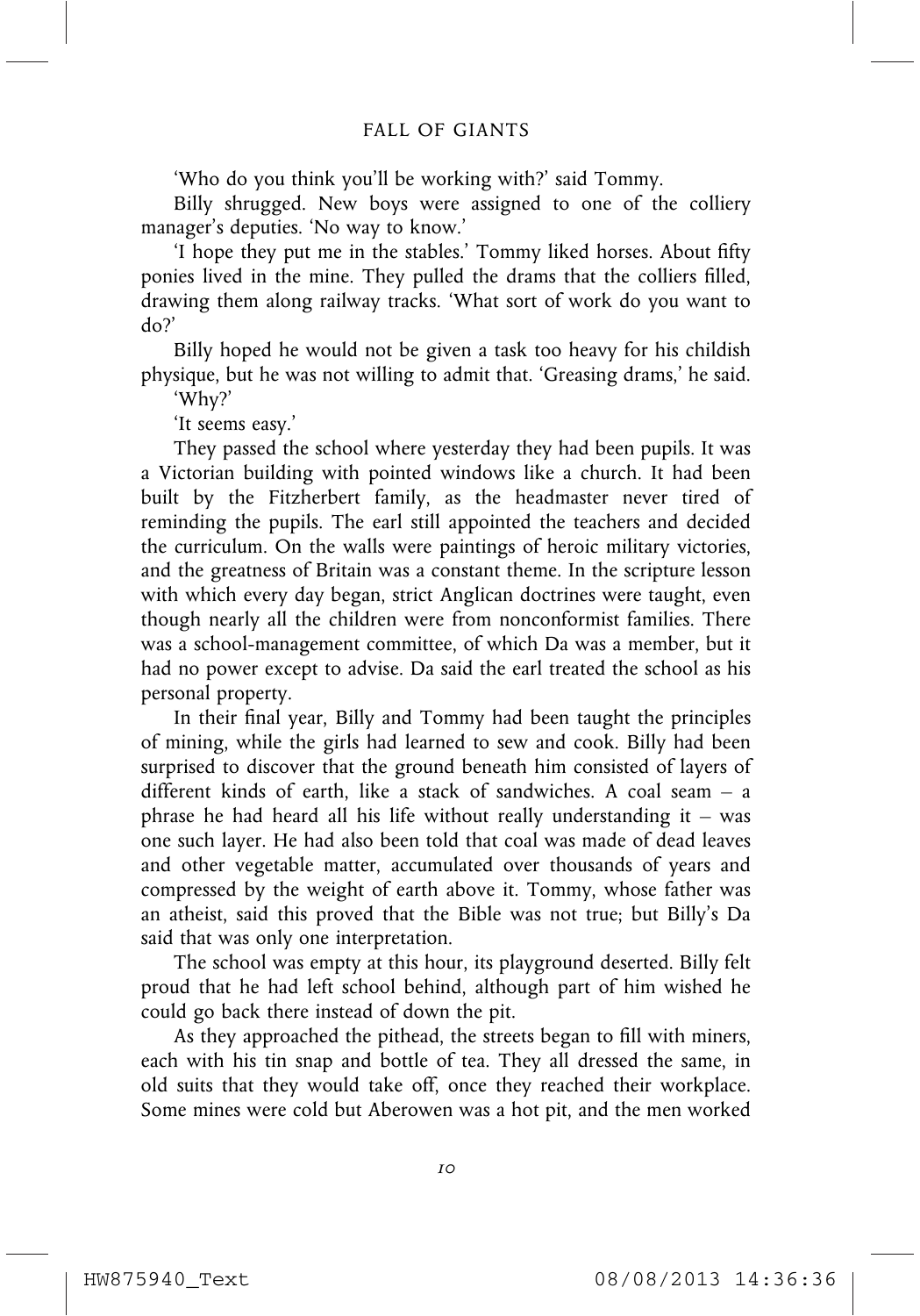in underwear and boots, or in the coarse linen shorts they called bannickers. Everyone wore a padded cap, all the time, because tunnel roofs were low and it was easy to bang your head.

Over the houses Billy could see the winding gear, a tower topped by two great wheels rotating in opposite directions, drawing the cables that raised and lowered the cage. Similar pithead structures loomed over most towns in the South Wales valleys, the way church spires dominated farming villages.

Other buildings were scattered around the pithead as if dropped by accident: the lamp room, the colliery office, the smithy, the stores. Railway lines snaked between the buildings. On the waste ground were broken drams, old cracked timbers, feed sacks, and piles of rusty disused machinery, all covered with a layer of coal dust. Da always said there would be fewer accidents if miners kept things tidy.

Billy and Tommy went to the colliery office. In the front room was Arthur 'Spotty' Llewellyn, a clerk not much older than they were. His white shirt had a dirty collar and cuffs. They were expected – their fathers had previously arranged for them to start work today. Spotty wrote their names in a ledger, then took them into the colliery manager's office. 'Young Tommy Griffiths and young Billy Williams, Mr Morgan,' he said.

Maldwyn Morgan was a tall man in a black suit. There was no coal dust on his cuffs. His pink cheeks were free of stubble, which meant he must shave every day. His engineering diploma hung in a frame on the wall, and his bowler hat – the other badge of his status – was displayed on the coat stand by the door.

To Billy's surprise, he was not alone. Next to him stood an even more formidable figure: Perceval Jones, chairman of Celtic Minerals, the company that owned and operated the Aberowen coal mine and several others. A small, aggressive man, he was called Napoleon by the miners. He wore morning dress, a black tailcoat and striped grey trousers, and he had not taken off his tall black top hat.

Jones looked at the boys with distaste. 'Griffiths,' he said. 'Your father's a revolutionary socialist.'

'Yes, Mr Jones,' said Tommy.

'And an atheist.'

'Yes, Mr Jones.'

He turned his gaze on Billy. 'And your father's an official of the South Wales Miners' Federation.'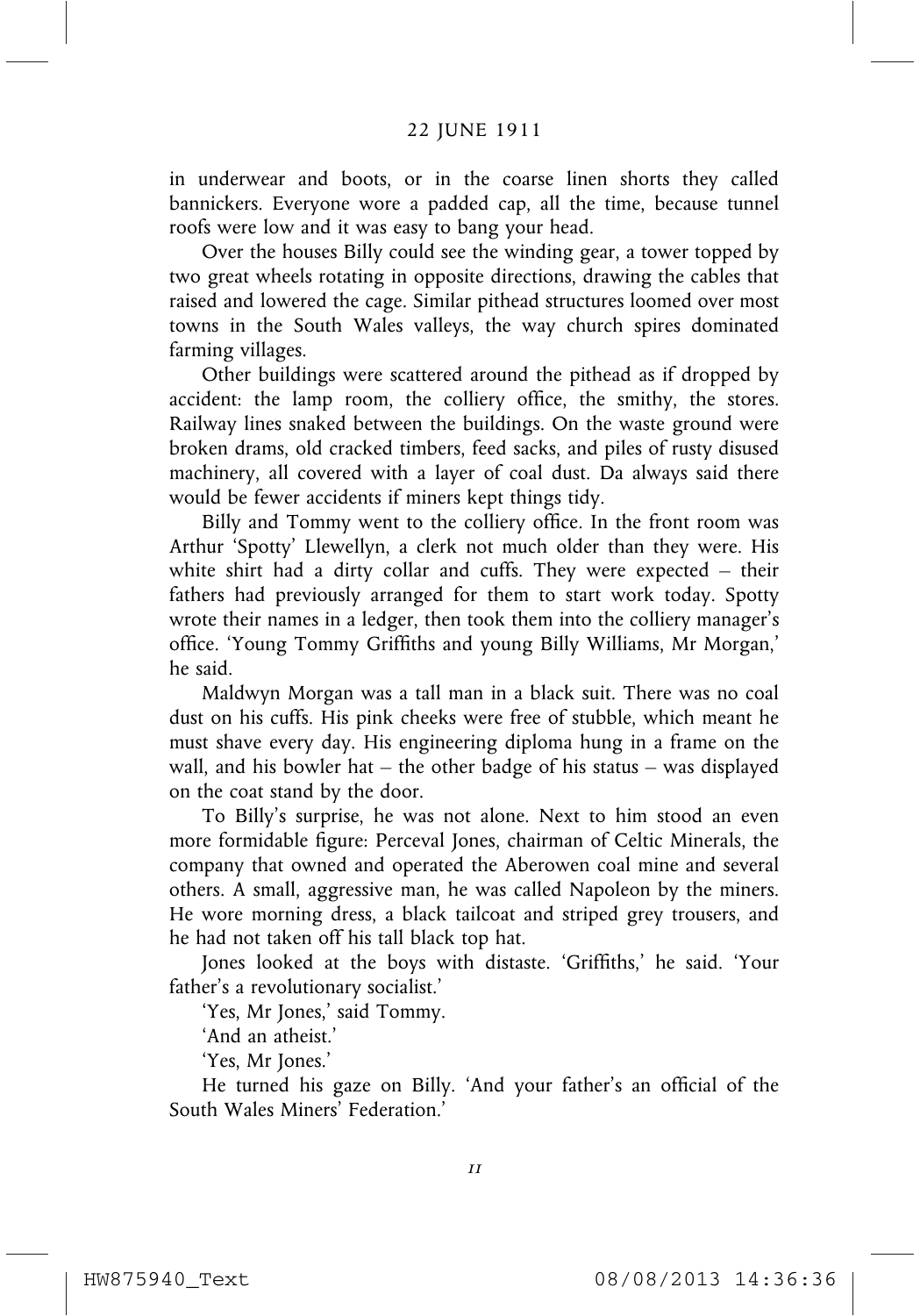'Yes, Mr Jones.'

'I don't like socialists. Atheists are doomed to eternal damnation. And trade unionists are the worst of the lot.'

He glared at them, but he had not asked a question, so Billy said nothing.

'I don't want troublemakers,' Jones went on. 'In the Rhondda valley they've been on strike for forty-three weeks because of people like your fathers stirring them up.'

Billy knew that the strike in the Rhondda had not been caused by troublemakers, but by the owners of the Ely Pit at Penygraig, who had locked out their miners. But he kept his mouth shut.

'Are you troublemakers?' Jones pointed a bony finger at Billy, making Billy shake. 'Did your father tell you to stand up for your rights when you're working for me?'

Billy tried to think, though it was difficult when Jones looked so threatening. Da had not said much this morning, but last night he had given some advice. 'Please, sir, he told me: "Don't cheek the bosses, that's my job." '

Behind him, Spotty Llewellyn sniggered.

Perceval Jones was not amused. 'Insolent savage,' he said. 'But if I turn you away, I'll have the whole of this valley on strike.'

Billy had not thought of that. Was he so important? No – but the miners might strike for the principle that the children of their officials must not suffer. He had been at work less than five minutes, and already the union was protecting him.

'Get them out of here,' said Jones.

Morgan nodded. 'Take them outside, Llewellyn,' he said to Spotty. 'Rhys Price can look after them.'

Billy groaned inwardly. Rhys Price was one of the more unpopular deputy managers. He had set his cap at Ethel, a year ago, and she had turned him down flat. She had done the same to half the single men in Aberowen, but Price had taken it hard.

Spotty jerked his head. 'Out,' he said, and he followed them. 'Wait outside for Mr Price.'

Billy and Tommy left the building and leaned on the wall by the door. 'I'd like to punch Napoleon's fat belly,' said Tommy. 'Talk about a capitalist bastard.'

'Yeah,' said Billy, though he had had no such thought.

Rhys Price showed up a minute later. Like all the deputies, he wore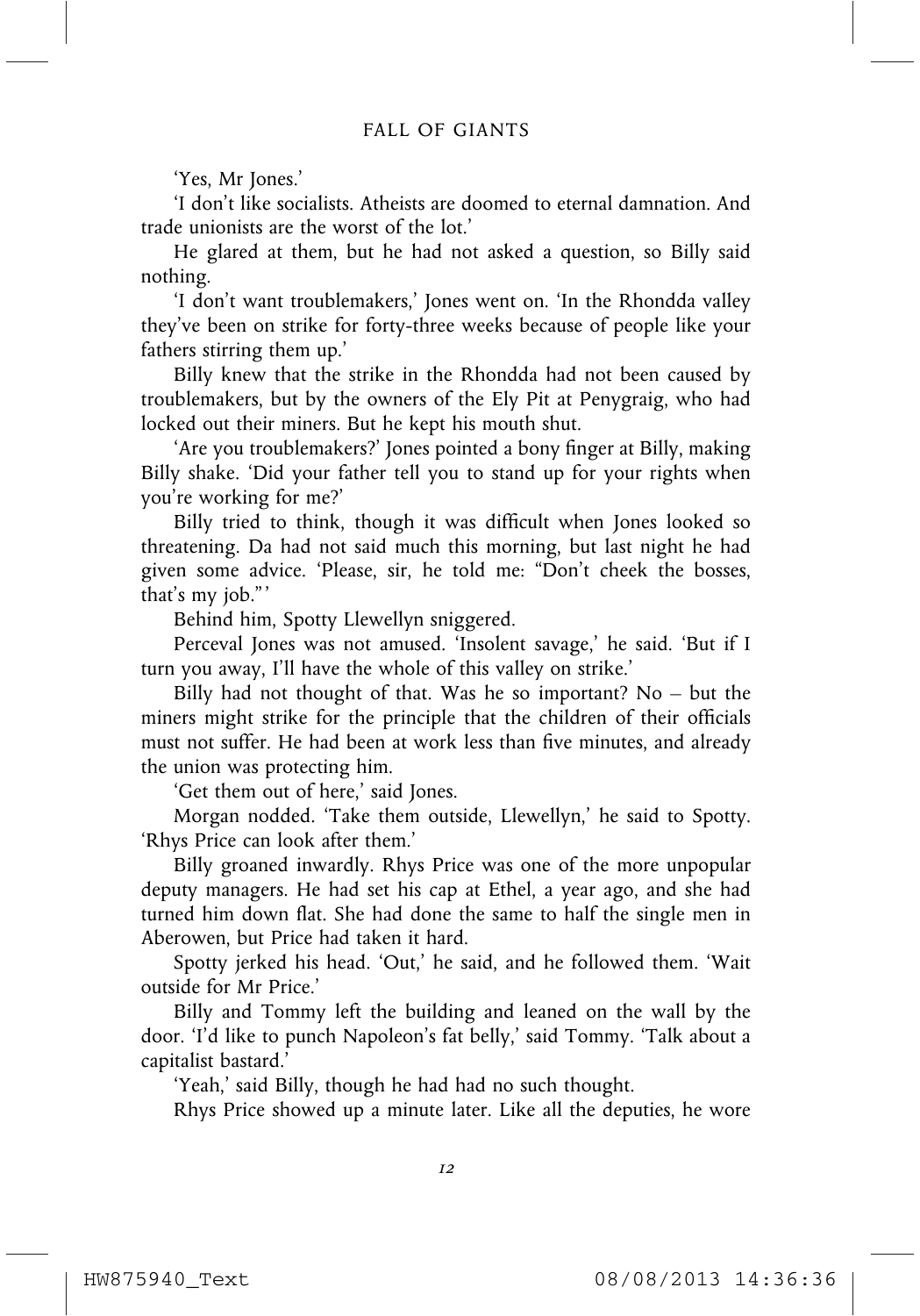a low round-crowned hat called a billycock, more expensive than a miner's cap but cheaper than a bowler. In the pockets of his waistcoat he had a notebook and a pencil, and he carried a yardstick. Price had dark stubble on his cheeks and a gap in his front teeth. Billy knew him to be clever but sly.

'Good morning, Mr Price,' Billy said.

Price looked suspicious. 'What business have you got saying good morning to me, Billy Twice?'

'Mr Morgan said we are to go down the pit with you.'

'Did he, now?' Price had a way of darting looks to the left and right, and sometimes behind, as if he expected trouble from an unknown quarter. 'We'll see about that.' He looked up at the winding wheel, as if seeking an explanation there. 'I haven't got time to deal with boys.' He went into the office.

'I hope he gets someone else to take us down,' Billy said. 'He hates my family because my sister wouldn't walk out with him.'

'Your sister thinks she's too good for the men of Aberowen,' said Tommy, obviously repeating something he had heard.

'She *is* too good for them,' Billy said stoutly.

Price came out. 'All right, this way,' he said, and headed off at a rapid walk.

The boys followed him into the lamp room. The lamp man handed Billy a shiny brass safety lamp, and he hooked it on to his belt as the men did.

He had learned about miners' lamps in school. Among the dangers of coal mining was methane, the inflammable gas that seeped out of coal seams. The men called it firedamp, and it was the cause of all underground explosions. Welsh pits were notoriously gassy. The lamp was ingeniously designed so that its flame would not ignite firedamp. In fact, the flame would change its shape, becoming longer, thereby giving a warning – for firedamp had no smell.

If the lamp went out, the miner could not relight it himself. Carrying matches was forbidden underground, and the lamp was locked to discourage the breaking of the rule. An extinguished lamp had to be taken to a lighting station, usually at the pit bottom near the shaft. This might be a walk of a mile or more, but it was worth it to avoid the risk of an underground explosion.

In school the boys had been told that the safety lamp was one of the ways in which mine owners showed their care and concern for their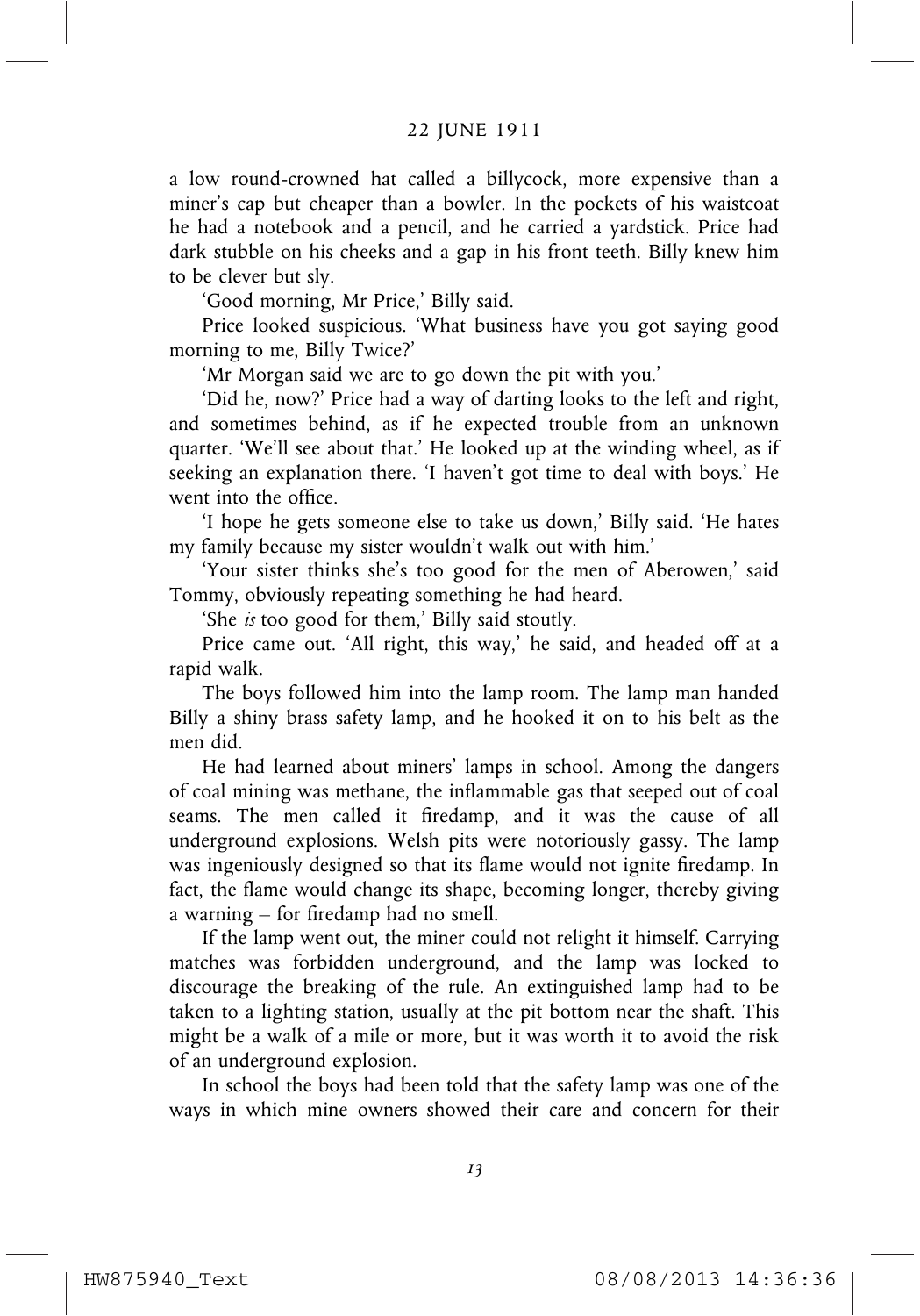employees – 'As if,' Da said, 'there was no benefit to the bosses in preventing explosions and stoppage of work and damage to tunnels.'

After picking up their lamps, the men stood in line for the cage. Cleverly placed alongside the queue was a noticeboard. Handwritten or crudely printed signs advertised cricket practice, a darts match, a lost penknife, a recital by the Aberowen Male Voice Choir, and a lecture on Karl Marx's Theory of Historical Materialism at the Free Library. But deputies did not have to wait, and Price pushed his way to the front, with the boys tagging along.

Like most pits, Aberowen had two shafts, with fans placed to force air down one and up the other. The owners often gave the shafts whimsical names, and here they were Pyramus and Thisbe. This one, Pyramus, was the up shaft, and Billy could feel the draught of warm air coming from the pit.

Last year Billy and Tommy had decided they wanted to look down the shaft. On Easter Monday, when the men were not working, they had dodged the watchman and sneaked across the waste ground to the pithead, then climbed the guard fence. The shaft mouth was not completely enclosed by the cage housing, and they had lain on their bellies and looked over the rim. They had stared with dreadful fascination into that terrible hole, and Billy had felt his stomach turn. The blackness seemed infinite. He experienced a thrill that was half joy because he did not have to go down, half terror because one day he would. He had thrown a stone in, and they had listened as it bounced against the wooden cage-conductor and the brick lining of the shaft. It seemed a horrifically long time before they heard the faint, distant splash as it hit the pool of water at the bottom.

Now, a year later, he was about to follow the course of that stone.

He told himself not to be a coward. He had to behave like a man, even if he did not feel like one. The worst thing of all would be to disgrace himself. He was more afraid of that than of dying.

He could see the sliding grille that closed off the shaft. Beyond it was empty space, for the cage was on its way up. On the far side of the shaft he could see the winding engine that turned the great wheels high above. Jets of steam escaped from the mechanism. The cables slapped their guides with a whiplash sound. There was an odour of hot oil.

With a clash of iron, the empty cage appeared behind the gate. The banksman, in charge of the cage at the top end, slid the gate back. Rhys Price stepped into the empty cage and the two boys followed. Thirteen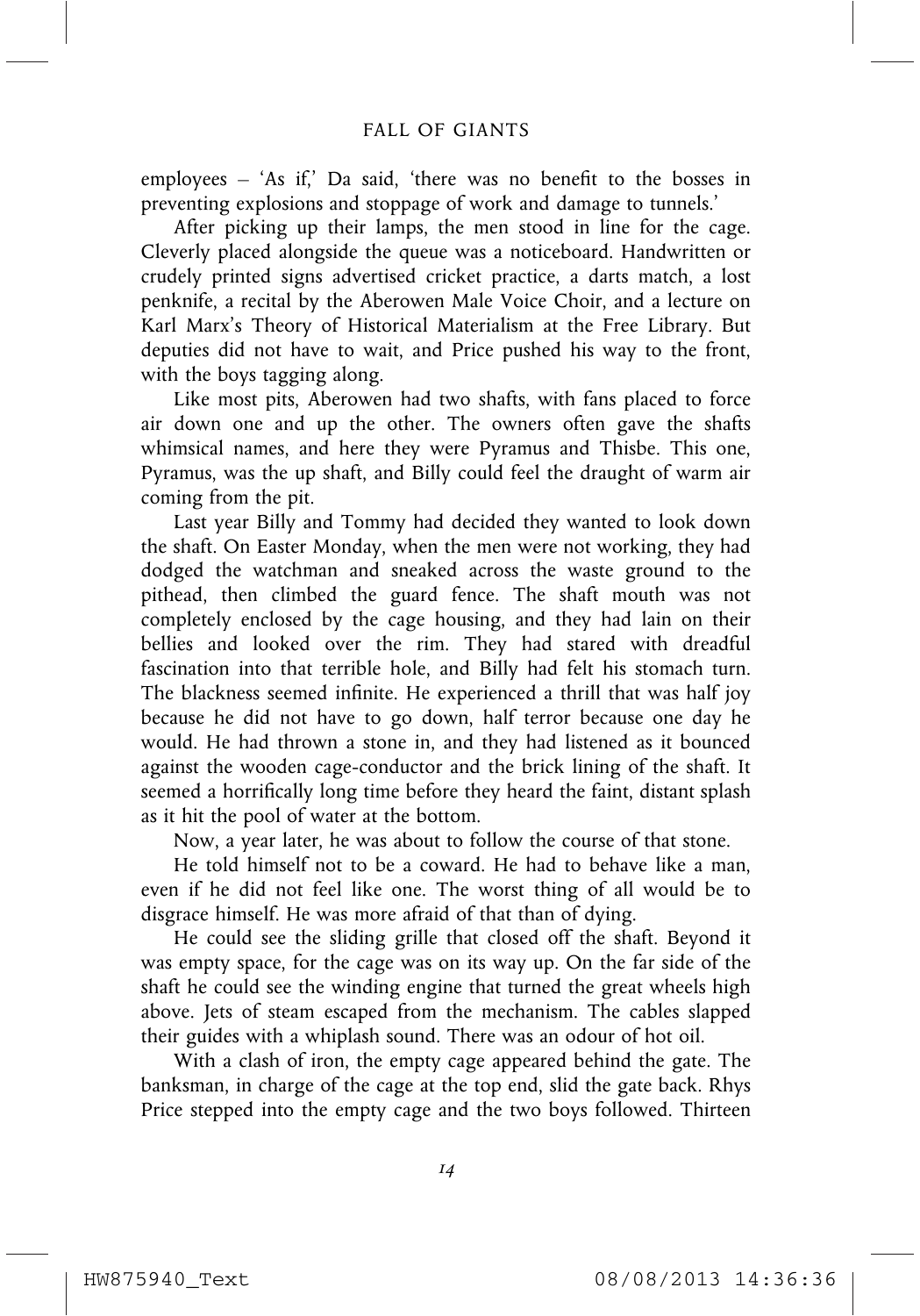miners got in behind them – the cage held sixteen in total. The banksman slammed the gate shut.

There was a pause. Billy felt vulnerable. The floor beneath his feet was solid, but he might, without much difficulty, have squeezed through the widely spaced bars of the sides. The cage was suspended from a steel rope, but even that was not completely safe: everyone knew that the winding cable at Tirpentwys had snapped one day in 1902, and the cage had plummeted to the pit bottom, killing eight men.

He nodded to the miner beside him. It was Harry 'Suet' Hewitt, a pudding-faced boy only three years older, though a foot taller. Billy remembered Harry in school: he had been stuck in Standard Three with the ten-year-olds, failing the exam every year, until he was old enough to start work.

A bell rang, signifying that the onsetter at the pit bottom had closed his gate. The banksman pulled a lever and a different bell rang. The steam engine hissed, then there was another bang.

The cage fell into empty space.

Billy knew that it went into free fall, then braked in time for a soft landing; but no theoretical foreknowledge could have prepared him for the sensation of dropping unhindered into the bowels of the earth. His feet left the floor. He screamed in terror. He could not help himself.

All the men laughed. They knew it was his first time and had been waiting for his reaction, he realized. Too late, he saw that they were all holding the bars of the cage to prevent themselves floating up. But the knowledge did nothing to calm his fear. He managed to stop screaming only by clamping his teeth together.

At last the brake engaged. The speed of the fall slowed, and Billy's feet touched the floor. He grabbed a bar and tried to stop shaking. After a minute the fear was replaced by a sense of injury so strong that tears threatened. He looked into the laughing face of Suet and shouted over the noise: 'Shut your great gob, Hewitt, you shitbrain.'

Suet's face changed in an instant and he looked furious, but the other men laughed all the more. Billy would have to say sorry to Jesus for swearing, but he felt a bit less of a fool.

He looked at Tommy, who was white-faced. Had Tommy screamed? Billy was afraid to ask in case the answer was no.

The cage stopped, the gate was thrown back, and Billy and Tommy walked shakily out into the mine.

It was gloomy. The miners' lamps gave less light than the paraffin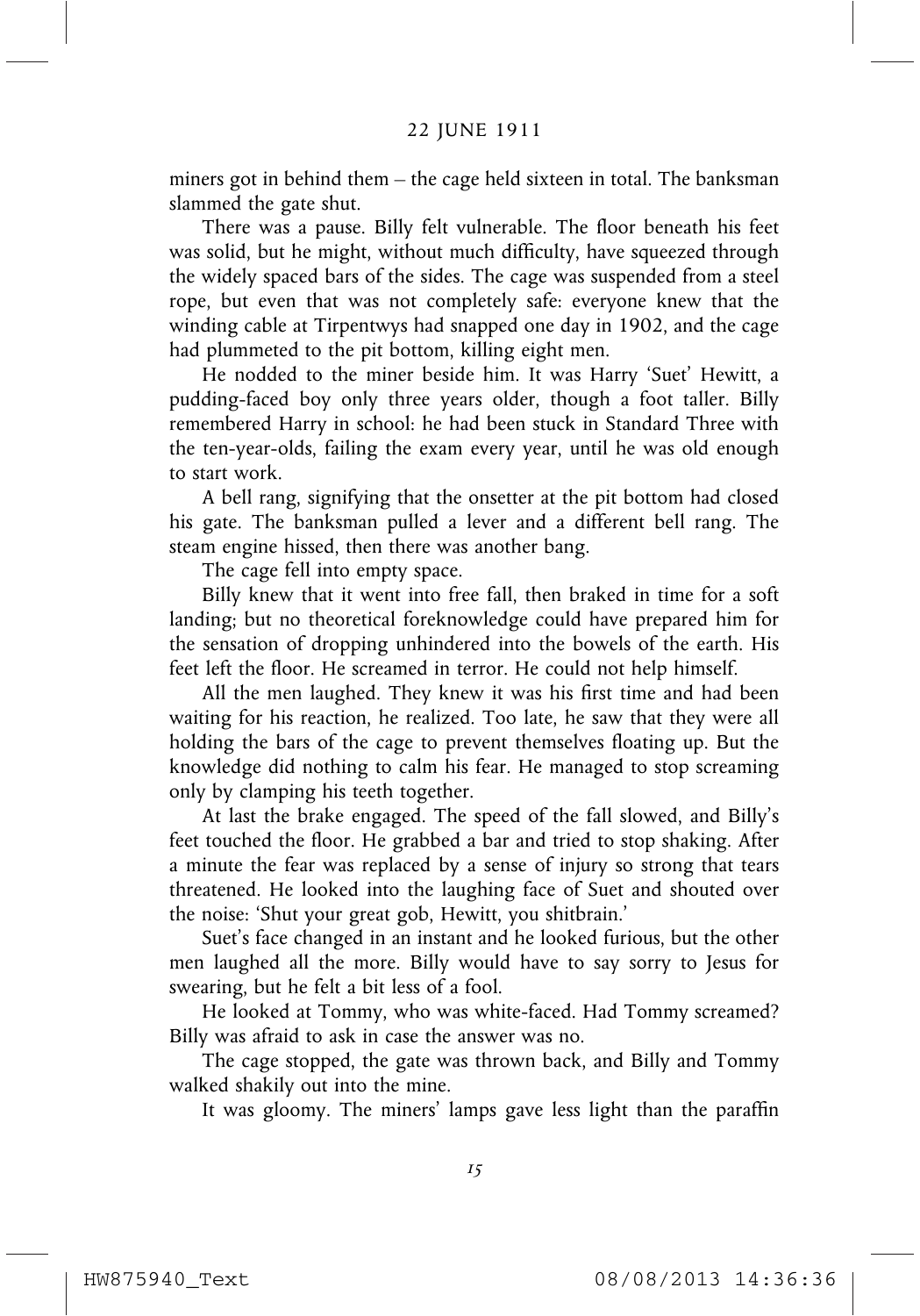lights on the walls at home. The pit was as dark as a night with no moon. Perhaps they did not need to see well to hew coal, Billy thought. He splashed through a puddle, and looking down he saw water and mud everywhere, gleaming with the faint reflections of lamp flames. There was a strange taste in his mouth: the air was thick with coal dust. Was it possible that men breathed this all day? That must be why miners coughed and spat constantly.

Four men were waiting to enter the cage and go up to the surface. Each carried a leather case, and Billy realized they were the firemen. Every morning, before the miners started, the firemen tested for gas. If the concentration of methane was unacceptably high they would order the men not to work until the ventilation fans cleared the gas.

In the immediate neighbourhood Billy could see a row of stalls for ponies and an open door leading to a brightly lit room with a desk, presumably an office for deputies. The men dispersed, walking away along four tunnels that radiated from the pit bottom. Tunnels were called headings, and they led to the districts where the coal was won.

Price took them to a shed and undid a padlock. The place was a tool store. He selected two shovels, gave them to the boys, and locked up again.

They went to the stables. A man wearing only shorts and boots was shovelling soiled straw out of a stall, pitching it into a coal dram. Sweat ran down his muscular back. Price said to him: 'Do you want a boy to help you?'

The man turned around, and Billy recognized Dai Ponies, an elder of the Bethesda Chapel. Dai gave no sign of recognizing Billy. 'I don't want the little one,' he said.

'Right,' said Price. 'The other is Tommy Griffiths. He's yours.'

Tommy looked pleased. He had got his wish. Even though he would only be mucking out stalls, he was working in the stables.

Price said: 'Come on, Billy Twice', and he walked into one of the headings.

Billy shouldered his shovel and followed. He felt more anxious now that Tommy was no longer with him. He wished he had been set to mucking out stalls alongside his friend. 'What will I be doing, Mr Price?' he said.

'You can guess, can't you?' said Price. 'Why do you think I gave you a fucking shovel?'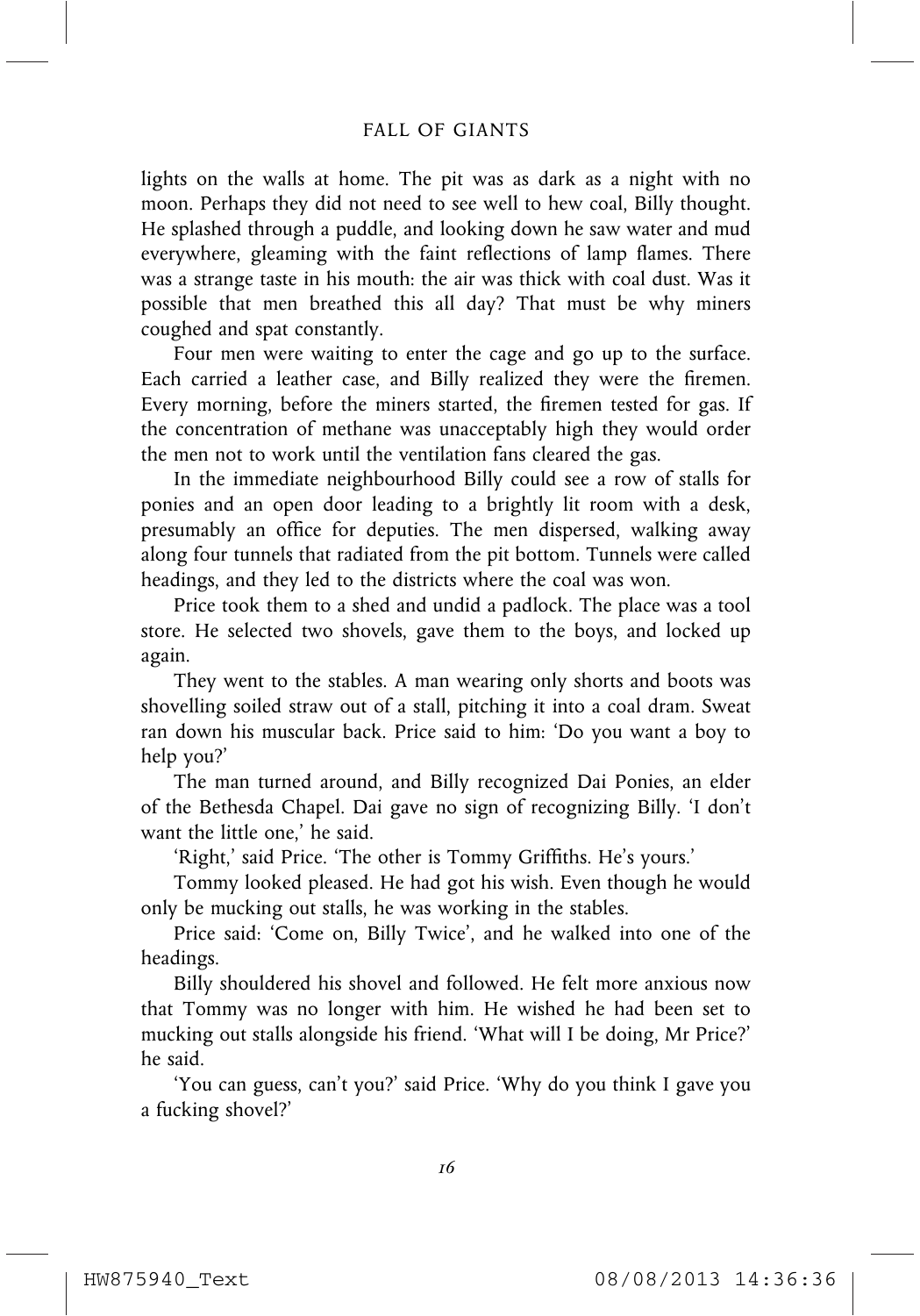Billy was shocked by the casual use of the forbidden word. He could not guess what he would be doing, but he asked no more questions.

The tunnel was round, its roof reinforced by curved steel supports. A two-inch pipe ran along its crown, presumably carrying water. Every night the headings were sprinkled in an attempt to reduce the dust. It was not merely a danger to men's lungs – if that were all, Celtic Minerals probably would not care – but it also constituted a fire hazard. However, the sprinkler system was inadequate. Da had argued that a pipe of six inches diameter was needed, but Perceval Jones had refused to spend the money.

After about a quarter of a mile they turned into a cross-tunnel that sloped upwards. This was an older, smaller passage, with timber props rather than steel rings. Price had to duck his head where the roof sagged. At intervals of about thirty yards they passed the entrances to workplaces where the miners were already hewing the coal.

Billy heard a rumbling sound, and Price said: 'Into the manhole.'

'What?' Billy looked at the ground. A manhole was a feature of town pavements, and he could see nothing on the floor but the railway tracks that carried the drams. He looked up to see a pony trotting towards him, coming fast down the slope, drawing a train of drams.

'In the manhole!' Price shouted.

Still Billy did not understand what was required of him, but he could see that the tunnel was hardly wider than the drams, and he would be crushed. Then Price seemed to step into the wall and disappear.

Billy dropped his shovel, turned, and ran back the way he had come. He tried to get ahead of the pony, but it was moving surprisingly fast. Then he saw a niche cut into the wall, the full height of the tunnel, and he realized that he had seen such niches, without registering them, every twenty-five yards or so. This must be what Price meant by a manhole. He threw himself in, and the train rumbled past.

When it had gone he stepped out, breathing hard.

Price pretended to be angry, but he was smiling. 'You'll have to be more alert than that,' he said. 'Otherwise you'll get killed down here – like your brother.'

Most men enjoyed exposing and mocking the ignorance of boys, Billy found. He was determined to be different when he grew up.

He picked up his shovel. It was undamaged. 'Lucky for you,' Price commented. 'If the dram had broken it, you would have had to pay for a new one.'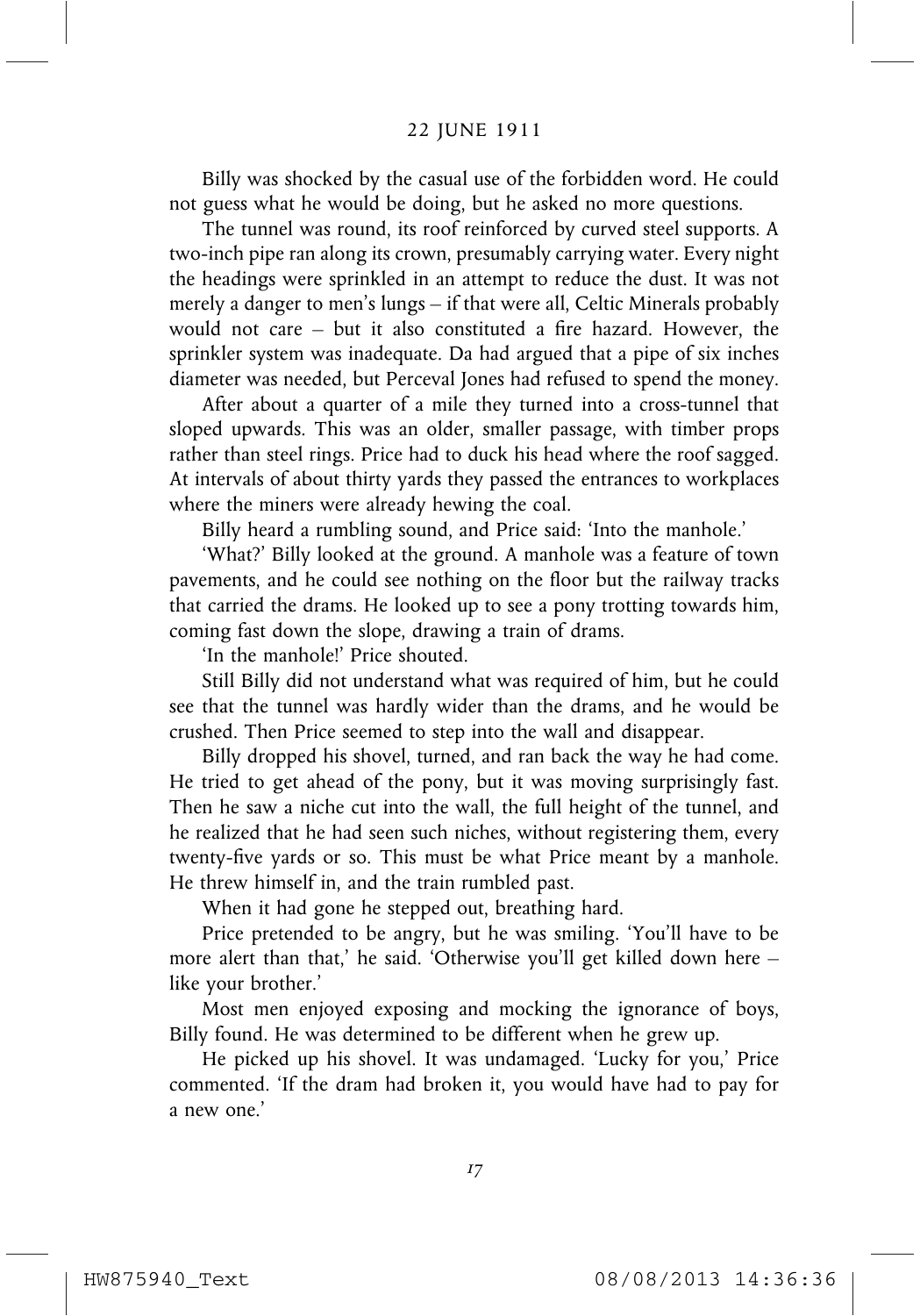They went on, and soon entered an exhausted district where the workplaces were deserted. There was less water underfoot, and the ground was covered with a thick layer of coal dust. They took several turnings and Billy lost his sense of direction.

They came to a place where the tunnel was blocked by a dirty old dram. 'This area has to be cleaned up,' Price said. It was the first time he had bothered to explain anything, and Billy had a feeling he was lying. 'Your job is to shovel the muck into the dram.'

Billy looked around. The dust was a foot thick to the limit of the light cast by his lamp, and he guessed it went a lot farther. He could shovel for a week without making much impression. And what was the point? The district was worked out. But he asked no questions. This was probably some kind of test.

'I'll come back in a bit and see how you're getting on,' Price said, and he retraced his steps, leaving Billy alone.

Billy had not expected this. He had assumed he would be working with older men and learning from them. But he could only do what he was told.

He unhooked the lamp from his belt and looked around for somewhere to put it. There was nothing he could use as a shelf. He put the lamp on the floor, but it was almost useless there. Then he remembered the nails Da had given him. So this was what they were for. He took one from his pocket. Using the blade of his shovel, he hammered it into a timber prop, then hung up his lamp. That was better.

The dram was chest-high to a man, but shoulder-height to Billy, and when he started work he found that half the dust slipped off his shovel before he could get it over the lip. He developed an action that turned the blade to prevent this happening. In a few minutes he was bathed in sweat, and he understood what the second nail was for. He hammered it into another timber and hung up his shirt and trousers.

After a while he felt that someone was watching him. Out of the corner of his eye he saw a dim figure standing as still as a statue. 'Oh, God!' he shrieked, and he turned round to face it.

It was Price. 'I forgot to check your lamp,' he said. He took Billy's lamp off the nail and did something to it. 'Not so good,' he said. 'I'll leave you mine.' He hung up the other lamp and disappeared.

He was a creepy character, but at least he seemed to have Billy's safety in mind.

Billy resumed work. Before long his arms and legs began to ache.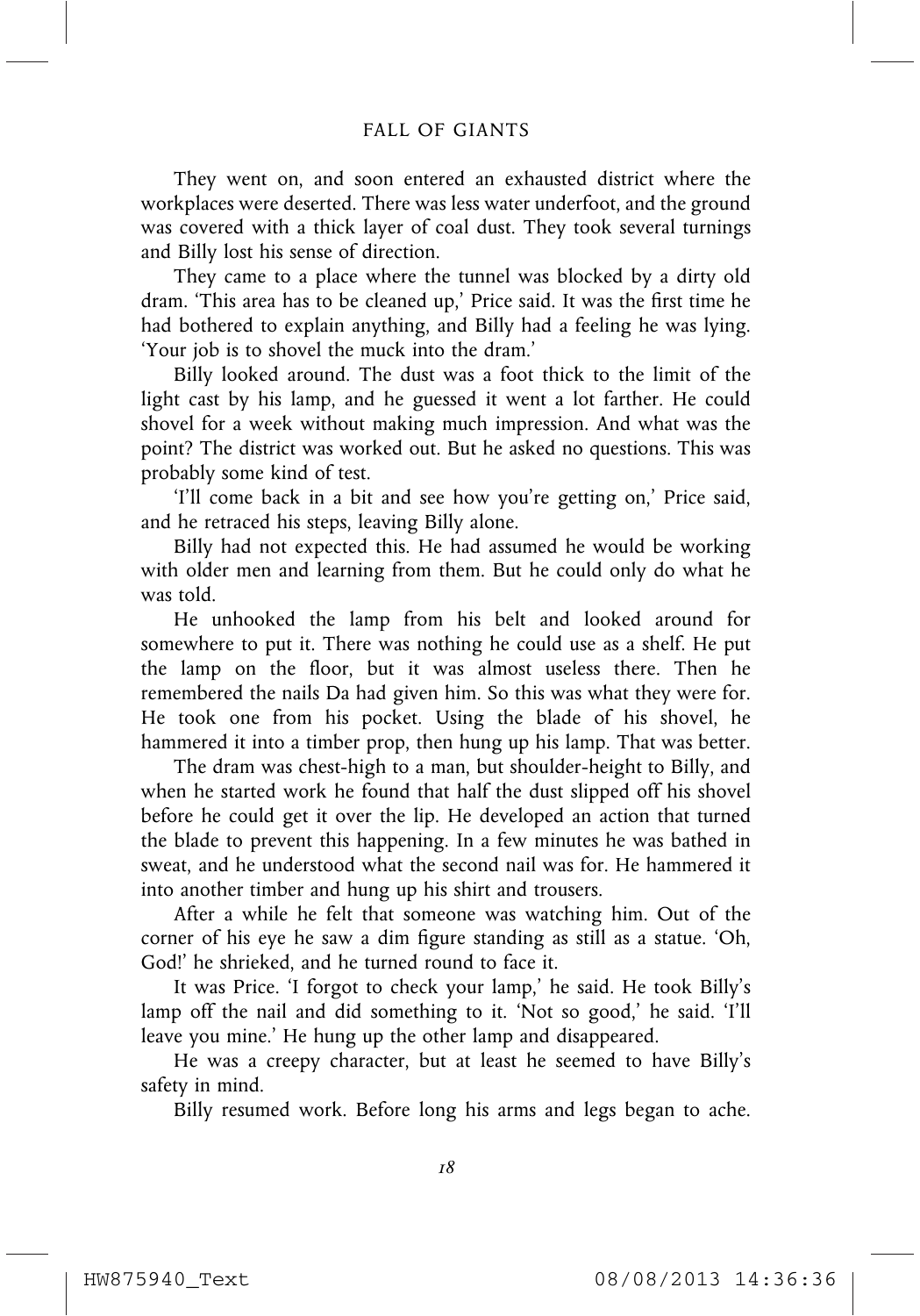He was used to shovelling, he told himself: Da kept a pig in the waste ground behind the house, and it was Billy's job to muck out the sty once a week. But that took about a quarter of an hour. Could he possibly keep this up all day?

Under the dust was a floor of rock and clay. After a while he had cleared an area four feet square, the width of the tunnel. The muck hardly covered the bottom of the dram, but he felt exhausted.

He tried to pull the dram forward so that he would not have to walk so far with his shovelful, but its wheels seemed to have locked with disuse.

He had no watch, and it was difficult to know how much time had passed. He began to work more slowly, conserving his strength.

Then his light went out.

The flame flickered first, and he looked anxiously at the lamp hanging on the nail, but he knew that the flame would lengthen if there was firedamp. This was not what he was seeing, so he felt reassured. Then the flame went out altogether.

He had never known darkness like this. He saw nothing, not even patches of grey, not even different shades of black. He lifted his shovel to face level and held it an inch from his nose, but he could not see it. This was what it must be like to be blind.

He stood still. What was he to do? He was supposed to take the lamp to the lighting station, but he could not have found his way back through the tunnels even if he had been able to see. In this blackness he might blunder about for hours. He had no idea how many miles the disused workings extended, and he did not want the men to have to send a search party for him.

He would just have to wait for Price. The deputy had said he would come back 'in a bit'. That could mean a few minutes, or an hour or more. And Billy suspected it would be later rather than sooner. Price had surely intended this. A safety lamp could not blow out and, anyway, there was little wind here. Price had taken Billy's lamp and substituted one that was low on oil.

He felt a surge of self-pity, and tears came to his eyes. What had he done to deserve this? Then he pulled himself together. It was another test, like the cage. He would show them he was tough enough.

He should carry on working, even in the dark, he decided. Moving for the first time since the light went out, he put his shovel to the ground and ran it forward, trying to pick up dust. When he lifted it he thought,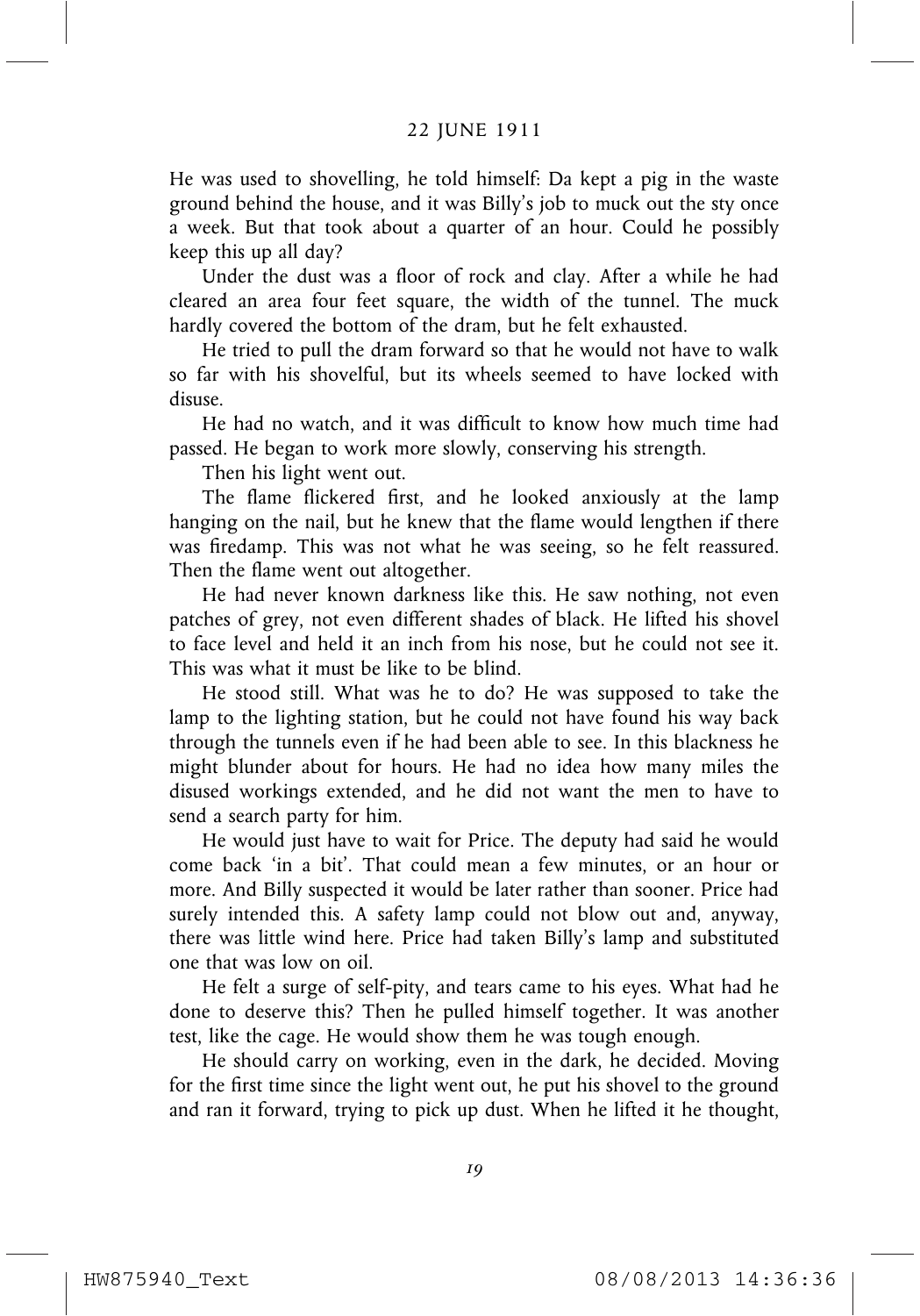by its weight, that there was a load on the blade. He turned and walked two paces then hefted it, trying to throw the muck into the dram, but he misjudged the height. The shovel clanged against the side of the dram and felt suddenly lighter as its load fell to the ground.

He would adjust. He tried again, lifting the shovel higher. When he had unloaded the blade he let it fall, and felt the wooden shaft bang against the lip of the dram. That was better.

As the work took him farther from the dram he continued to miss occasionally, until he began to count his paces aloud. He got into a rhythm, and although his muscles hurt he was able to carry on.

As the work became automatic, his mind was free to wander, which was not so good. He wondered how far the tunnel extended ahead of him and for how long it had been disused. He thought of the earth above his head, extending for half a mile, and the weight being held up by these old timber props. He recalled his brother, Wesley, and the other men who had died in this mine. But their spirits were not here, of course. Wesley was with Jesus. The others might be, too. If not, they were in a different place.

He began to feel frightened, and decided it was a mistake to think about spirits. He was hungry. Was it time for his snap? He had no idea, but he thought he might as well eat it. He made his way to the place where he had hung his clothes, fumbled on the ground below and found his flask and tin.

Sitting with his back against the wall he took a long drink of cold, sweet tea. As he was eating his bread-and-dripping he heard a faint noise. He hoped it might be the creaking of Rhys Price's boots, but that was wishful thinking. He knew that squeak: it was rats.

He was not afraid. There were plenty of rats in the ditches that ran along every street in Aberowen. But they seemed bolder in the dark, and a moment later one ran over his bare legs. Transferring his food to his left hand, he picked up his shovel and lashed out. It did not even scare them, and he felt the tiny claws on his skin again. This time one tried to run up his arm. Obviously they could smell the food. The squeaking increased, and he wondered how many there were.

He stood up and crammed the last of his bread into his mouth. He drank some more tea, then ate his cake. It was delicious, full of dried fruit and almonds; but a rat ran up his leg, and he was forced to gobble the cake.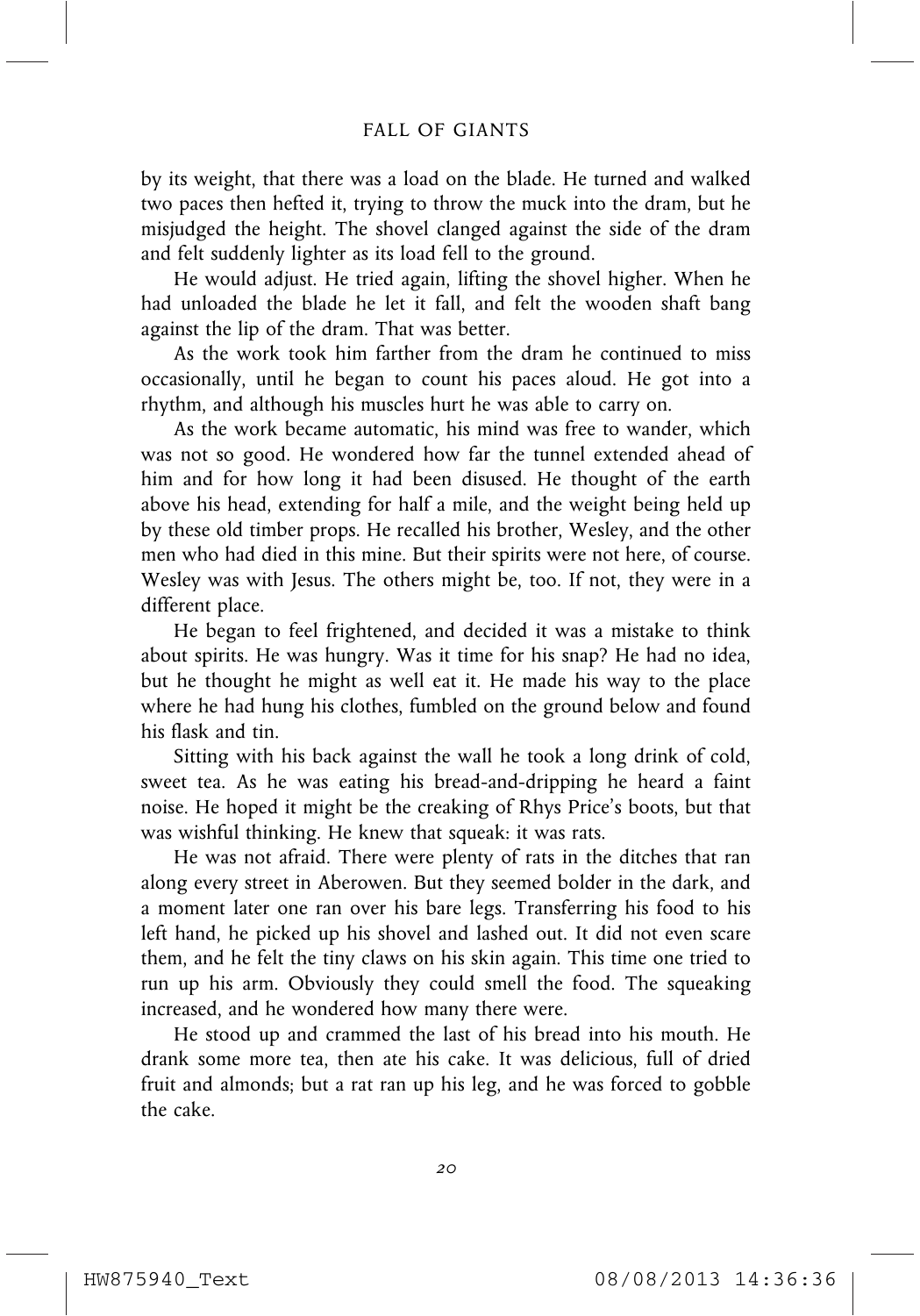They seemed to know the food was gone for the squeaking gradually died down and then stopped altogether.

Eating gave Billy renewed energy for a while, and he went back to work, but he had a burning ache in his back. He kept going more slowly, stopping for frequent rests.

To cheer himself up, he told himself it might be later than he thought. Perhaps it was noon already. Someone would come to fetch him at the end of the shift. The lamp man checked the numbers, so they always knew if a man had not come back up. But Price had taken Billy's lamp and substituted a different one. Could he be planning to leave Billy down here overnight?

It would never work. Da would raise the roof. The bosses were afraid of Da – Perceval Jones had more or less admitted it. Sooner or later, someone was sure to look for Billy.

But when he got hungry again he felt sure many hours must have passed. He started to get scared, and this time he could not shake it off. It was the darkness that unnerved him. He could have borne the waiting if he had been able to see. In the complete blackness he felt he was losing his mind. He had no sense of direction, and every time he walked back from the dram he wondered if he was about to crash into the tunnel side. Earlier he had worried about crying like a child. Now he had to stop himself screaming.

Then he recalled what Mam had said to him: 'Jesus is always with you, even down the pit.' At the time he had thought she was just telling him to behave well. But she had been wiser than that. Of course Jesus was with him. Jesus was everywhere. The darkness did not matter, nor the passage of time. Billy had someone taking care of him.

To remind himself of that, he sang a hymn. He disliked his voice, which was still a treble, but there was no one to hear him, so he sang as loud as he could. When he had sung all the verses, and the scary feeling began to return, he imagined Jesus standing just the other side of the dram, watching, with a look of grave compassion on his bearded face.

Billy sang another hymn. He shovelled and paced in time to the music. Most of the hymns went with a swing. Every now and then he suffered again the fear that he might have been forgotten, the shift might have ended and he might be alone down here; then he would just remember the robed figure standing with him in the dark.

He knew plenty of hymns. He had been going to the Bethesda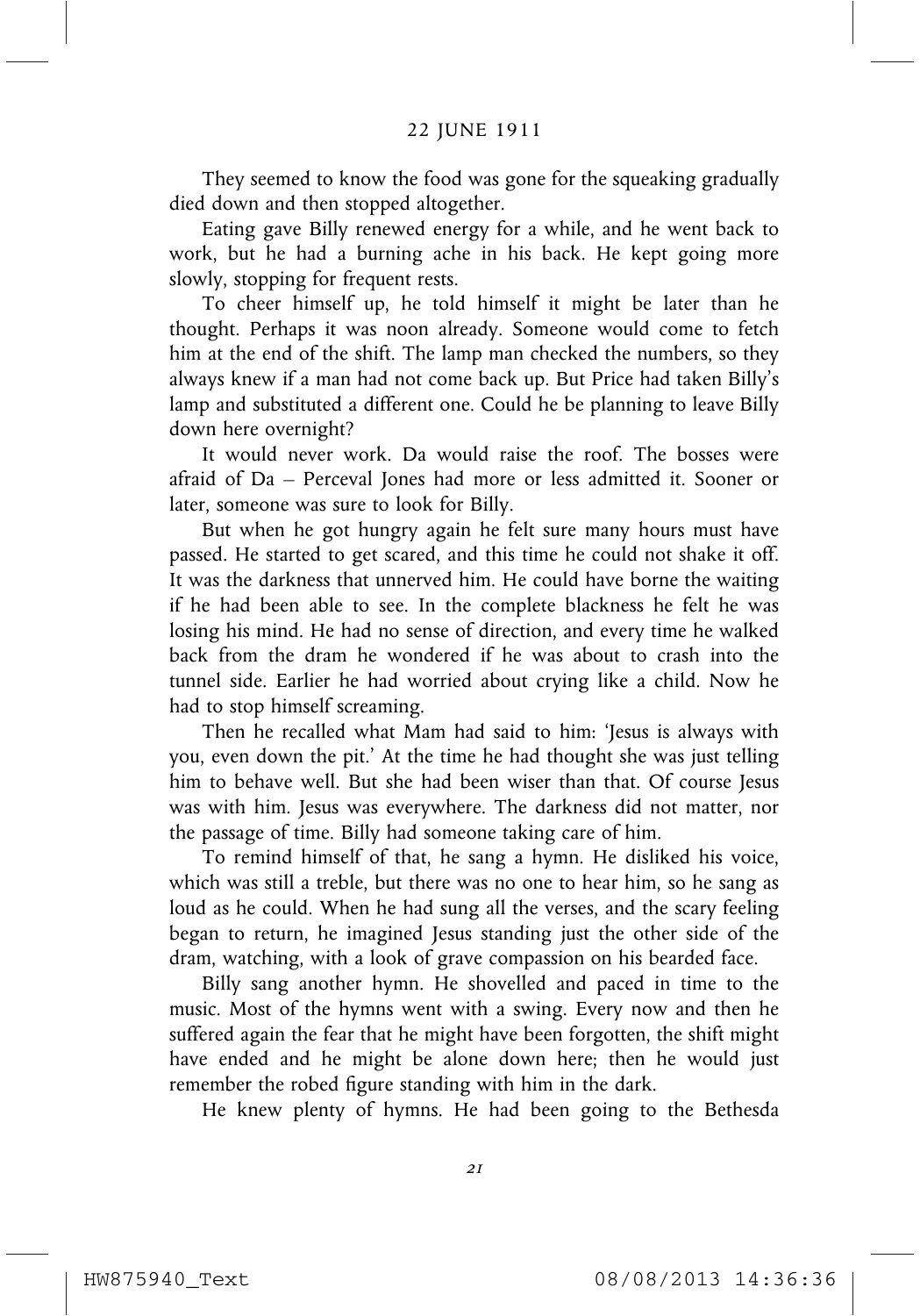Chapel three times every Sunday since he was old enough to sit quietly. Hymn books were expensive, and not all the congregation could read, so everyone learned the words.

When he had sung twelve hymns, he reckoned an hour had passed. Surely it must be the end of the shift? But he sang another twelve. After that it was hard to keep track. He sang his favourites twice. He worked more and more slowly.

He was singing 'Up from the Grave He Arose' at the top of his voice when he saw a light. The work had become so automatic that he did not stop, but picked up another shovelful and carried it to the dram, still singing, while the light grew stronger. When the hymn came to an end he leaned on his shovel. Rhys Price stood watching him, lamp at his belt, with a strange look on his shadowed face.

Billy would not let himself feel relief. He was not going to show Price how he felt. He put on his shirt and trousers, then took the unlit lamp from the nail and hung it on his belt.

Price said: 'What happened to your lamp?'

'You know what happened,' Billy said, and his voice sounded strangely grown-up.

Price turned away and walked back along the tunnel.

Billy hesitated. He looked the opposite way. Just the other side of the dram he glimpsed a bearded face and a pale robe, but the figure disappeared like a thought. 'Thank you,' Billy said to the empty tunnel.

As he followed Price, his legs ached so badly that he felt he might fall down, but he hardly cared if he did. He could see again, and the shift was over. Soon he would be home and he could lie down.

They reached the pit bottom and got into the cage with a crowd of black-faced miners. Tommy Griffiths was not among them, but Suet Hewitt was. As they waited for the signal from above, Billy noticed they were looking at him with sly grins.

Hewitt said: 'How did you get on, then, on your first day, Billy Twice?'

'Fine, thank you,' Billy said.

Hewitt's expression was malicious: no doubt he was remembering that Billy had called him shitbrain. He said: 'No problems?'

Billy hesitated. Obviously they knew something. He wanted them to know that he had not succumbed to fear. 'My lamp went out,' he said, and he just about managed to keep his voice steady. He looked at Price, but decided it would be more manly not to accuse him. 'It was a bit